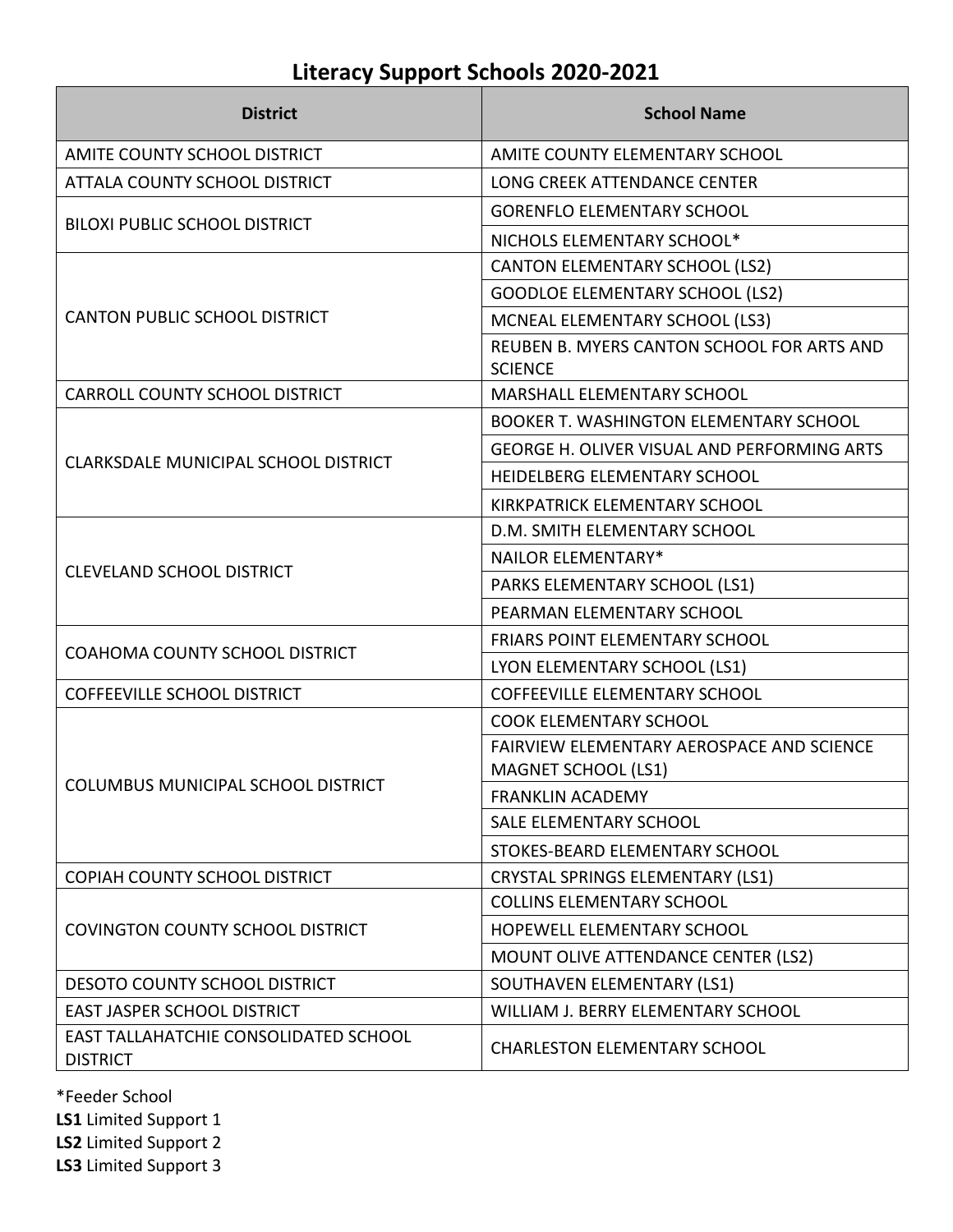| <b>District</b>                              | <b>School Name</b>                       |
|----------------------------------------------|------------------------------------------|
| FOREST MUNICIPAL SCHOOL DISTRICT             | <b>FOREST ELEMENTARY SCHOOL</b>          |
|                                              | <b>EARL TRAVILLION ATTENDANCE CENTER</b> |
| FORREST COUNTY SCHOOL DISTRICT               | NORTH FORREST ATTENDANCE CENTER (LS3)    |
|                                              | L. C. HATCHER ELEMENTARY SCHOOL*         |
| <b>GEORGE COUNTY SCHOOL DISTRICT</b>         | L. T. TAYLOR ELEMENTARY SCHOOL           |
|                                              | <b>AKIN ELEMENTARY</b>                   |
|                                              | ARMSTRONG ELEMENTARY SCHOOL (LS1)        |
|                                              | E. M. BOYD ELEMENTARY SCHOOL             |
| <b>GREENVILLE SCHOOL DISTRICT</b>            | STERN ELEMENTARY SCHOOL                  |
|                                              | TRIGG ELEMENTARY SCHOOL                  |
|                                              | <b>WEBB ELEMENTARY* (LS1)</b>            |
|                                              | <b>DAVIS ELEMENTARY SCHOOL</b>           |
|                                              | THREADGILL ELEMENTARY SCHOOL             |
| <b>GREENWOOD LEFLORE CONSOLIDATED SCHOOL</b> | THREADGILL PRIMARY SCHOOL*               |
| <b>DISTRICT</b>                              | LEFLORE ELEMENTARY                       |
|                                              | <b>CLAUDINE BROWN ELEMENTARY SCHOOL</b>  |
|                                              | <b>EAST ELEMENTARY SCHOOL</b>            |
| HANCOCK COUNTY SCHOOL DISTRICT               | SOUTH HANCOCK ELEMENTARY SCHOOL          |
|                                              | <b>GRACE CHRISTIAN ELEMENTARY SCHOOL</b> |
| HATTIESBURG PUBLIC SCHOOL DISTRICT           | HAWKINS ELEMENTARY SCHOOL (LS1)          |
|                                              | ROWAN ELEMENTARY SCHOOL                  |
|                                              | <b>WOODLEY ELEMENTARY SCHOOL (LS1)</b>   |
| HAZLEHURST CITY SCHOOL DISTRICT              | HAZLEHURST ELEMENTARY SCHOOL             |
| HINDS COUNTY SCHOOL DISTRICT                 | BOLTON-EDWARDS ELEMENTARY SCHOOL (LS1)   |
| HOLLANDALE SCHOOL DISTRICT                   | <b>SANDERS ELEMENTARY SCHOOL</b>         |
| HOLLY SPRINGS SCHOOL DISTRICT                | <b>HOLLY SPRINGS PRIMARY SCHOOL</b>      |
|                                              | DURANT ELEMENTARY SCHOOL                 |
|                                              | GOODMAN PICKENS ELEMENTARY SCHOOL (LS1)  |
| HOLMES COUNTY SCHOOL DISTRICT                | SV MARSHALL ELEMENTARY SCHOOL            |
|                                              | WILLIAM DEAN JR ELEMENTARY SCHOOL        |
| JACKSON PUBLIC SCHOOL DISTRICT               | <b>BAKER ELEMENTARY SCHOOL</b>           |
|                                              | BATES ELEMENTARY SCHOOL (LS1)            |
|                                              | <b>BOYD ELEMENTARY SCHOOL</b>            |
|                                              | <b>CLAUSELL ELEMENTARY SCHOOL (LS1)</b>  |
|                                              |                                          |

\*Feeder School **LS1** Limited Support 1 **LS2** Limited Support 2 **LS3** Limited Support 3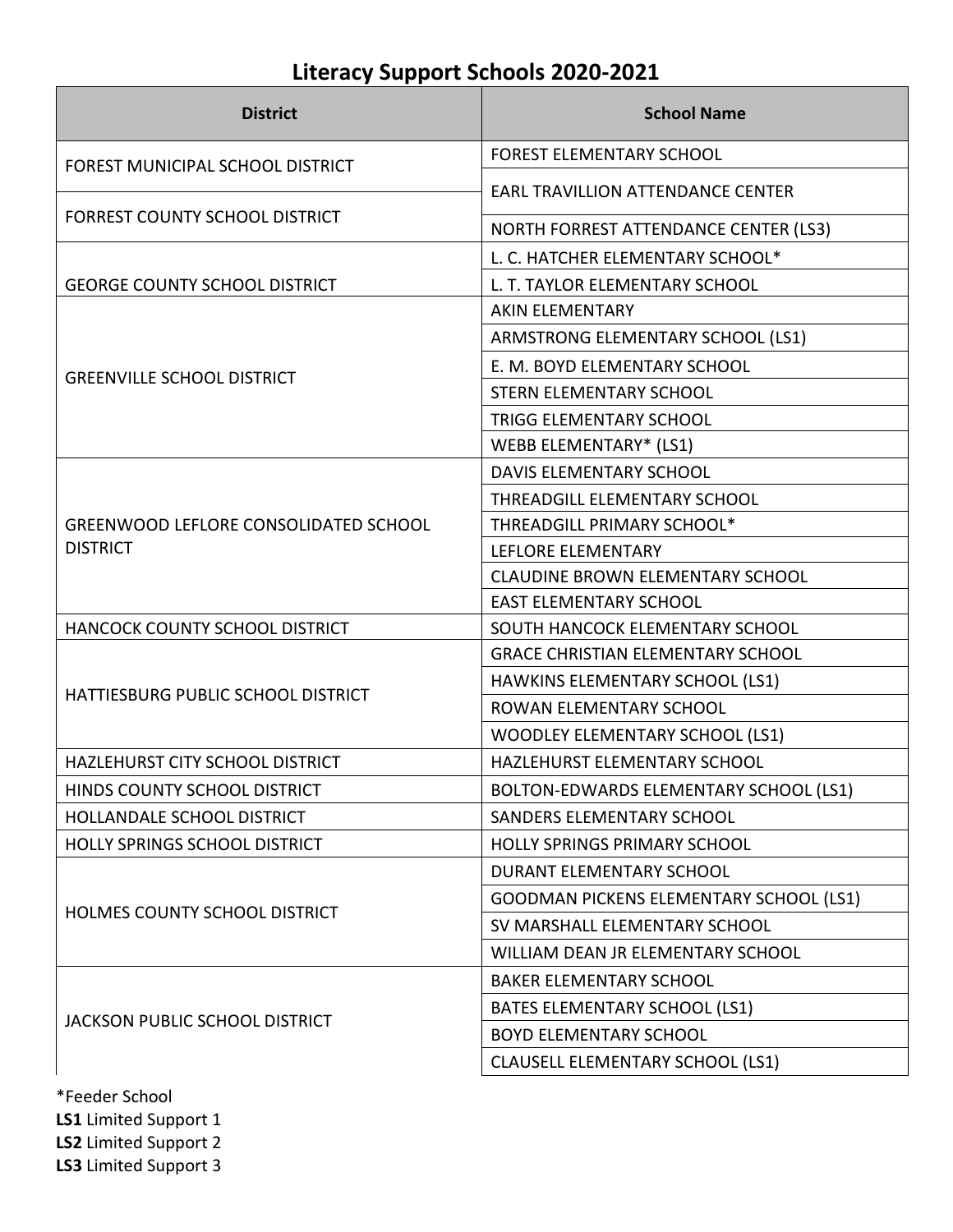### **District School Name** DAWSON ELEMENTARY SCHOOL (LS1) GALLOWAY ELEMENTARY SCHOOL GREEN ELEMENTARY SCHOOL ISABLE ELEMENTARY SCHOOL JOHNSON ELEMENTARY SCHOOL LAKE ELEMENTARY SCHOOL (LS1) LEE ELEMENTARY SCHOOL (LS1) MARSHALL ELEMENTARY SCHOOL (LS2) NORTH JACKSON ELEMENTARY SCHOOL (LS1) OAK FOREST ELEMENTARY SCHOOL PECAN PARK ELEMENTARY SCHOOL (LS1) RAINES ELEMENTARY SCHOOL (LS2) G. N. SMITH ELEMENTARY SCHOOL (LS1) SYKES ELEMENTARY SCHOOL TIMBERLAWN ELEMENTARY SCHOOL WALTON ELEMENTARY SCHOOL (LS1) WATKINS ELEMENTARY SCHOOL WILKINS ELEMENTARY SCHOOL JEFFERSON COUNTY SCHOOL DISTRICT JEFFERSON COUNTY ELEMENTARY SCHOOL JEFFERSON DAVIS COUNTY SCHOOL DISTRICT J. E. JOHNSON ELEMENTARY SCHOOL KEMPER COUNTY SCHOOL DISTRICT KEMPER LOWER ELEMENTARY SCHOOL LAMAR COUNTY SCHOOL DISTRICT  $\vert$  LUMBERTON ELEMENTARY SCHOOS (LS2) LAUREL SCHOOL DISTRICT WILLIAM H. MASON ELEMENTARY SCHOOL (LS1) OAK PARK ELEMENTARY SCHOOL LAWRENCE COUNTY SCHOOL DISTRICT MONTICELLO ELEMENTARY SCHOOL NEW HEBRON ATTENDANCE CENTER (LS1) LEAKE COUNTY SCHOOL DISTRICT LEAKE CENTRAL ELEMENTARY SCHOOL LEE COUNTY SCHOOL DISTRICT VERONA ELEMENTARY SCHOOL LELAND SCHOOL DISTRICT **EDNA M. SCOTT** (LELAND) ELEMENTARY SCHOOL (LS1) LOUISVILLE SCHOOL DISTRICT FAIR PRIMARY SCHOOL\* LOUISVILLE ELEMENTARY SCHOOL MARION COUNTY SCHOOL DISTRICT FAST MARION ELEMENTARY SCHOOL MARSHALL COUNTY SCHOOL DISTRICT BYHALIA ELEMENTARY SCHOOL GALENA ELEMENTARY SCHOOL (LS1)

## **Literacy Support Schools 2020-2021**

\*Feeder School **LS1** Limited Support 1

**LS2** Limited Support 2

**LS3** Limited Support 3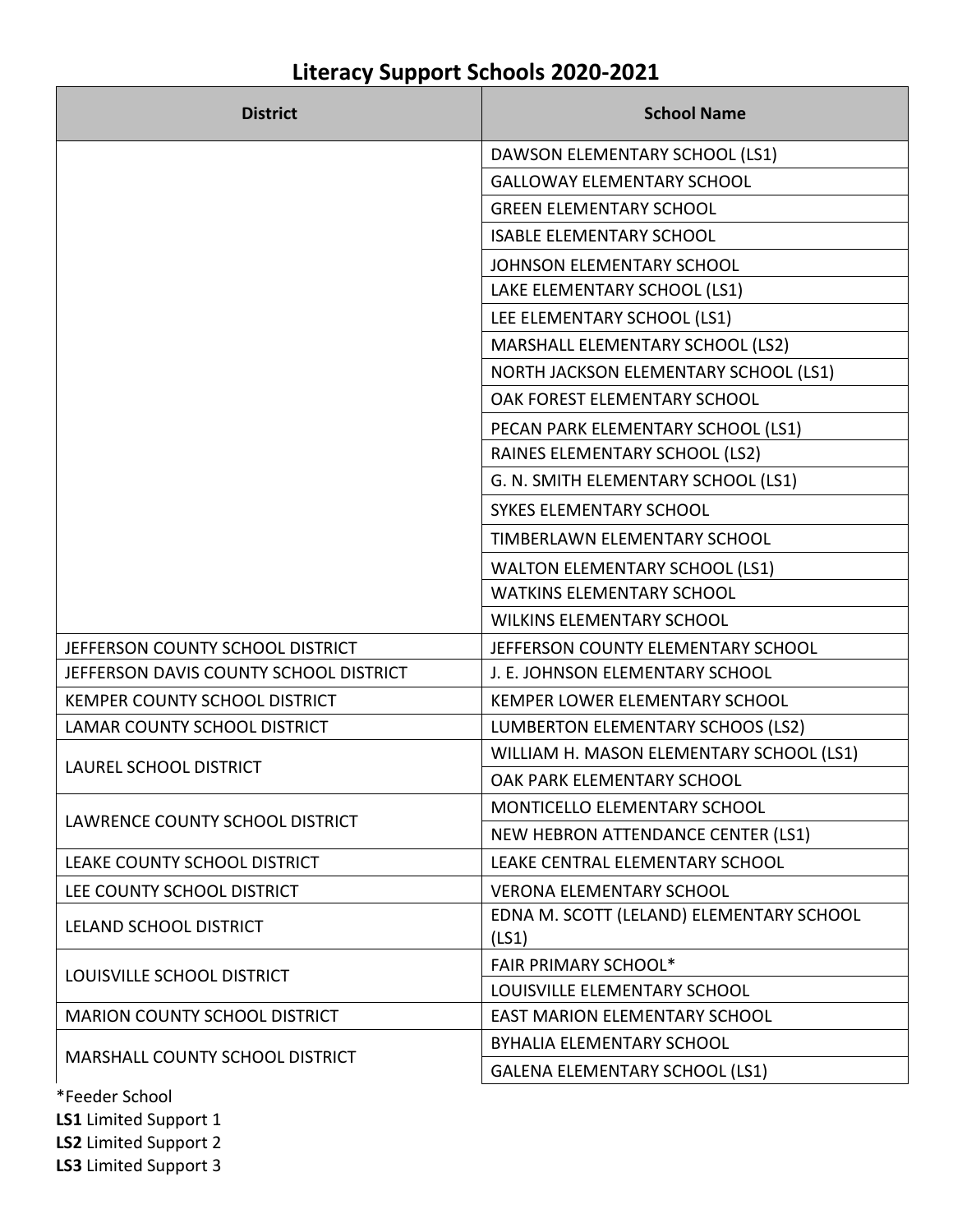| <b>District</b>                         | <b>School Name</b>                              |
|-----------------------------------------|-------------------------------------------------|
|                                         | H.W. BYERS ELEMENTARY SCHOOL (LS1)              |
|                                         | IDA GREENE LOWER ELEMENTARY*                    |
| MISSISSIPPI ACHIEVEMENT SCHOOL DISTRICT | MCCOY ELEMENTARY SCHOOL                         |
|                                         | WEBSTER ELEMENTARY SCHOOL*                      |
|                                         | KENNEDY EARLY CHILDHOOD CENTER*                 |
| MCCOMB SCHOOL DISTRICT                  | <b>OTKEN ELEMENTARY SCHOOL</b>                  |
|                                         | <b>SUMMIT ELEMENTARY SCHOOL</b>                 |
|                                         | <b>CRESTWOOD ELEMENTARY SCHOOL</b>              |
|                                         | OAKLAND HEIGHTS ELEMENTARY SCHOOL               |
| MERIDIAN PUBLIC SCHOOL DISTRICT         | PARKVIEW ELEMENTARY SCHOOL                      |
|                                         | T. J. HARRIS LOWER ELEMENTARY SCHOOL*           |
|                                         | T. J. HARRIS UPPER ELEMENTARY SCHOOL            |
|                                         | WEST HILLS ELEMENTARY SCHOOL                    |
|                                         | <b>KREOLE PRIMARY SCHOOL*</b>                   |
| MOSS POINT SCHOOL DISTRICT              | MOSS POINT ESCATAWPA UPPER ELEMENTARY           |
|                                         | <b>SCHOOL</b>                                   |
| MISSISSIPPI SCHOOL FOR THE BLIND        | MISSISSIPPI SCHOOL FOR THE BLIND (LS1)          |
| MISSISSIPPI SCHOOL FOR THE DEAF         | MISSISSIPPI SCHOOL FOR THE DEAF (LS1)           |
|                                         | JOSEPH L. FRAZIER ELEMENTARY SCHOOL             |
| NATCHEZ-ADAMS SCHOOL DISTRICT           | GILMER MCLAURIN ELEMENTARY SCHOOL (LS1)         |
|                                         | SUSIE B. WEST ELEMENTARY SCHOOL                 |
| NEWTON MUNICIPAL SCHOOL DISTRICT        | NEWTON ELEMENTARY SCHOOL                        |
| NORTH BOLIVAR SCHOOL DISTRICT           | <b>BROOKS ELEMENTARY SCHOOL</b>                 |
|                                         | I.T. MONTGOMERY ELEMENTARY SCHOOL               |
| NORTH PANOLA SCHOOL DISTRICT            | COMO ELEMENTARY SCHOOL*                         |
|                                         | <b>GREENHILL INTERMEDIATE ELEMENTARY SCHOOL</b> |
| <b>NORTH TIPPAH COUNTY SCHOOLS</b>      | <b>CHALYBEATE ELEMENTARY SCHOOL (LS1)</b>       |
|                                         | <b>FALKNER ELEMENTARY SCHOOL (LS2)</b>          |
| NOXUBEE COUNTY SCHOOL DISTRICT          | EARL NASH ELEMENTARY SCHOOL                     |
| OKOLONA SEPARATE SCHOOL DISTRICT        | OKOLONA ELEMENTARY SCHOOL                       |
| PASCAGOULA SCHOOL DISTRICT              | ARLINGTON HEIGHTS ELEMENTARY SCHOOL (LS2)       |
|                                         | <b>CHEROKEE ELEMENTARY SCHOOL (LS2)</b>         |
| PERRY COUNTY SCHOOL DISTRICT            | RICHTON ELEMENTARY SCHOOL                       |
|                                         | SOUTH PERRY ELEMENTARY SCHOOL (LS2)             |

\*Feeder School **LS1** Limited Support 1 **LS2** Limited Support 2 **LS3** Limited Support 3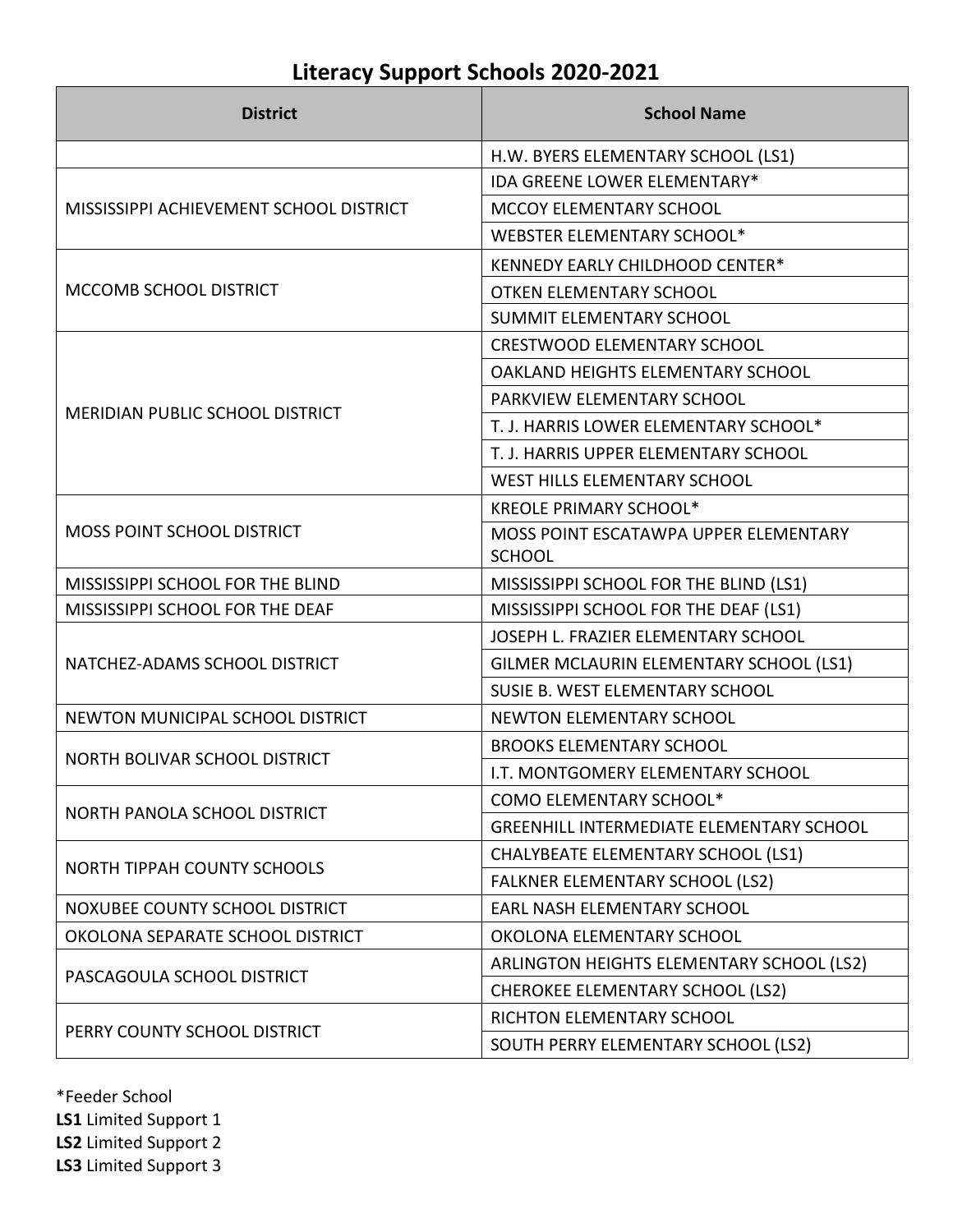| <b>District</b>                           | <b>School Name</b>                        |
|-------------------------------------------|-------------------------------------------|
| PHILADELPHIA SCHOOL DISTRICT              | PHILADELPHIA ELEMENTARY SCHOOL            |
| PICAYUNE SCHOOL DISTRICT                  | NICHOLSON ELEMENTARY SCHOOL               |
|                                           | ROSELAND PARK ELEMENTARY SCHOOL (LS1)     |
| <b>QUITMAN MUNICIPAL SCHOOL DISTRICT</b>  | QUITMAN LOWER ELEMENTARY SCHOOL (LS2)*    |
|                                           | QUITMAN UPPER ELEMENTARY SCHOOL (LS2)     |
| RANKIN COUNTY SCHOOL DISTRICT             | MCLAURIN ELEMENTARY SCHOOL (LS1)          |
| <b>SCOTT COUNTY SCHOOL DISTRICT</b>       | <b>MORTON ELEMENTARY SCHOOL</b>           |
| SIMPSON COUNTY SCHOOL DISTRICT            | MAGEE ELEMENTARY SCHOOL (LS1)             |
| SMITH COUNTY SCHOOL DISTRICT              | RALEIGH ELEMENTARY SCHOOL (LS3)           |
| SOUTH DELTA SCHOOL DISTRICT               | SOUTH DELTA ELEMENTARY SCHOOL             |
| SOUTH PIKE SCHOOL DISTRICT                | <b>EVA GORDON ELEMENTARY SCHOOL</b>       |
|                                           | OSYKA ELEMENTARY SCHOOL (LS1)             |
| STARKVILLE-OKTIBBEHA CONSOLIDATED SCHOOL  | HENDERSON WARD STEWART ELEMENTARY SCHOOL  |
| <b>DISTRICT</b>                           | SUDDUTH ELEMENTARY SCHOOL*                |
|                                           | EAST SUNFLOWER ELEMENTARY SCHOOL (LS1)    |
| SUNFLOWER COUNTY SCHOOL DISTRICT          | MOORHEAD CENTRAL SCHOOL (LS2)             |
|                                           | RULEVILLE CENTRAL ELEMENTARY SCHOOL (LS1) |
| <b>TATE COUNTY SCHOOL DISTRICT</b>        | <b>COLDWATER ATTENDANCE CENTER</b>        |
|                                           | EAST TATE ELEMENTARY SCHOOL (LS1)         |
|                                           | DUNDEE ELEMENTARY SCHOOL (LS1)            |
| TUNICA COUNTY SCHOOL DISTRICT             | ROBINSONVILLE ELEMENTARY SCHOOL           |
|                                           | TUNICA COUNTY ELEMENTARY SCHOOL           |
|                                           | DANA ROAD ELEMENTARY SCHOOL*              |
| <b>VICKSBURG WARREN SCHOOL DISTRICT</b>   | SHERMAN AVENUE ELEMENTARY SCHOOL*         |
|                                           | <b>VICKSBURG INTERMEDIATE SCHOOL</b>      |
|                                           | WARREN CENTRAL INTERMEDIATE SCHOOL        |
| <b>WALTHALL COUNTY SCHOOL DISTRICT</b>    | DEXTER ATTENDANCE CENTER (LS1)            |
|                                           | TYLERTOWN PRIMARY SCHOOL* (LS2)           |
| WAYNE COUNTY SCHOOL DISTRICT              | <b>BEAT FOUR ATTENDANCE CENTER</b>        |
|                                           | <b>WAYNE CENTRAL SCHOOL (LS1)</b>         |
|                                           | WAYNESBORO RIVERVIEW SCHOOL (LS1)         |
| WEST BOLIVAR CONSOLIDATED SCHOOL DISTRICT | MCEVANS ELEMENTARY SCHOOL                 |
|                                           | WEST BOLIVAR ELEMENTARY SCHOOL            |

\*Feeder School **LS1** Limited Support 1

**LS2** Limited Support 2

**LS3** Limited Support 3